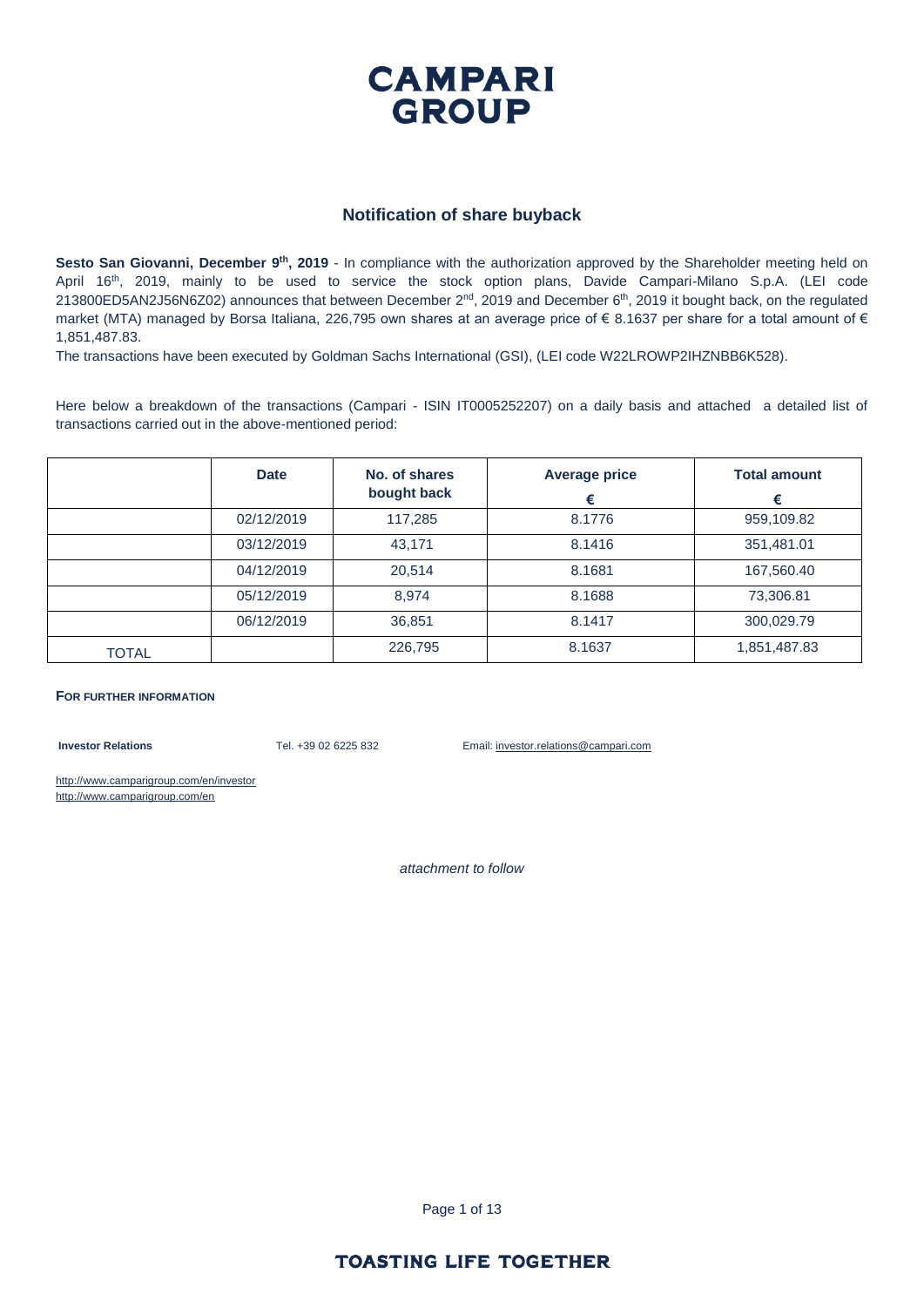| <b>DATA OPERAZIONE</b> | Ora              | A/V            | <b>PREZZO</b> | <b>QUANTITA'</b> |
|------------------------|------------------|----------------|---------------|------------------|
| 02/12/2019             | 3:07:20 PM A     |                | 8,2           | 546              |
| 02/12/2019             | 3:00:00 PM       | A              | 8,195         | 498              |
| 02/12/2019             | 3:00:00 PM A     |                | 8,195         | 503              |
| 02/12/2019             | 3:00:00 PM       | A              | 8,195         | 394              |
| 02/12/2019             | 3:00:00 PM       | Α              | 8,195         | 675              |
| 02/12/2019             | 3:04:09 PM       | A              | 8,195         | 563              |
| 02/12/2019             | 3:17:11 PM       | Α              | 8,19          | 290              |
| 02/12/2019             | 3:07:20 PM       | A              | 8,2           | 89               |
| 02/12/2019             | 2:53:13 PM       | Α              | 8,2           | 420              |
| 02/12/2019             | 3:09:26 PM       | A              | 8,195         | 528              |
| 02/12/2019             | 3:11:53 PM       | Α              | 8,205         | 355              |
| 02/12/2019             | 3:12:04 PM       | Α              | 8,205         | 410              |
| 02/12/2019             | 3:15:09 PM       | Α              | 8,2           | 349              |
| 02/12/2019             | 3:17:11 PM       | Α              | 8,19          | 486              |
| 02/12/2019             | 3:50:00 PM       | Α              | 8,16          | 2958             |
| 02/12/2019             | 3:05:05 PM       | $\overline{A}$ | 8,2           | 511              |
| 02/12/2019             | 2:44:48 PM       | Α              | 8,205         | 334              |
| 02/12/2019             | 2:38:05 PM       | $\overline{A}$ | 8,21          | 57               |
| 02/12/2019             | 2:38:05 PM       | Α              | 8,21          | 426              |
| 02/12/2019             | 2:38:05 PM       | $\overline{A}$ | 8,21          | 374              |
| 02/12/2019             | 2:42:08 PM       | Α              | 8,205         | 392              |
| 02/12/2019             | 2:42:47 PM       | A              | 8,2           | 554              |
| 02/12/2019             | 2:42:47 PM       | A              | 8,2           | 38               |
| 02/12/2019             | 3:00:00 PM       | A              | 8,195         | 481              |
| 02/12/2019             | 2:44:48 PM       | A              | 8,205         | 368              |
| 02/12/2019             | 2:53:13 PM       | Α              | 8,2           | 244              |
| 02/12/2019             | 2:47:00 PM       | Α              | 8,2           | 694              |
| 02/12/2019             | 2:47:00 PM       | A              | 8,2           | 464              |
| 02/12/2019             | 2:49:19 PM       | Α              | 8,205         | 373              |
| 02/12/2019             | $2:52:16$ PM   A |                | 8,2           | 530              |
| 02/12/2019             | 2:52:16 PM       | Α              | 8,2           | 467              |
| 02/12/2019             | 3:17:15 PM       | A              | 8,19          | 366              |
| 02/12/2019             | 2:43:35 PM       | A              | 8,2           | 924              |
| 02/12/2019             | 3:49:44 PM       | A              | 8,16          | 507              |
| 02/12/2019             | 3:44:23 PM       | Α              | 8,17          | 618              |
| 02/12/2019             | 3:44:52 PM       | A              | 8,165         | 421              |
| 02/12/2019             | 3:46:42 PM       | A              | 8,16          | 632              |
| 02/12/2019             | 3:46:42 PM       | A              | 8,16          | 452              |
| 02/12/2019             | 3:46:44 PM       | Α              | 8,16          | 160              |
| 02/12/2019             | 3:17:11 PM       | Α              | 8,19          | 374              |
| 02/12/2019             | 3:48:29 PM       | Α              | 8,16          | 697              |
| 02/12/2019             | 3:40:53 PM       | Α              | 8,165         | 402              |
| 02/12/2019             | 3:49:44 PM       | Α              | 8,16          | 394              |

Page 2 of 13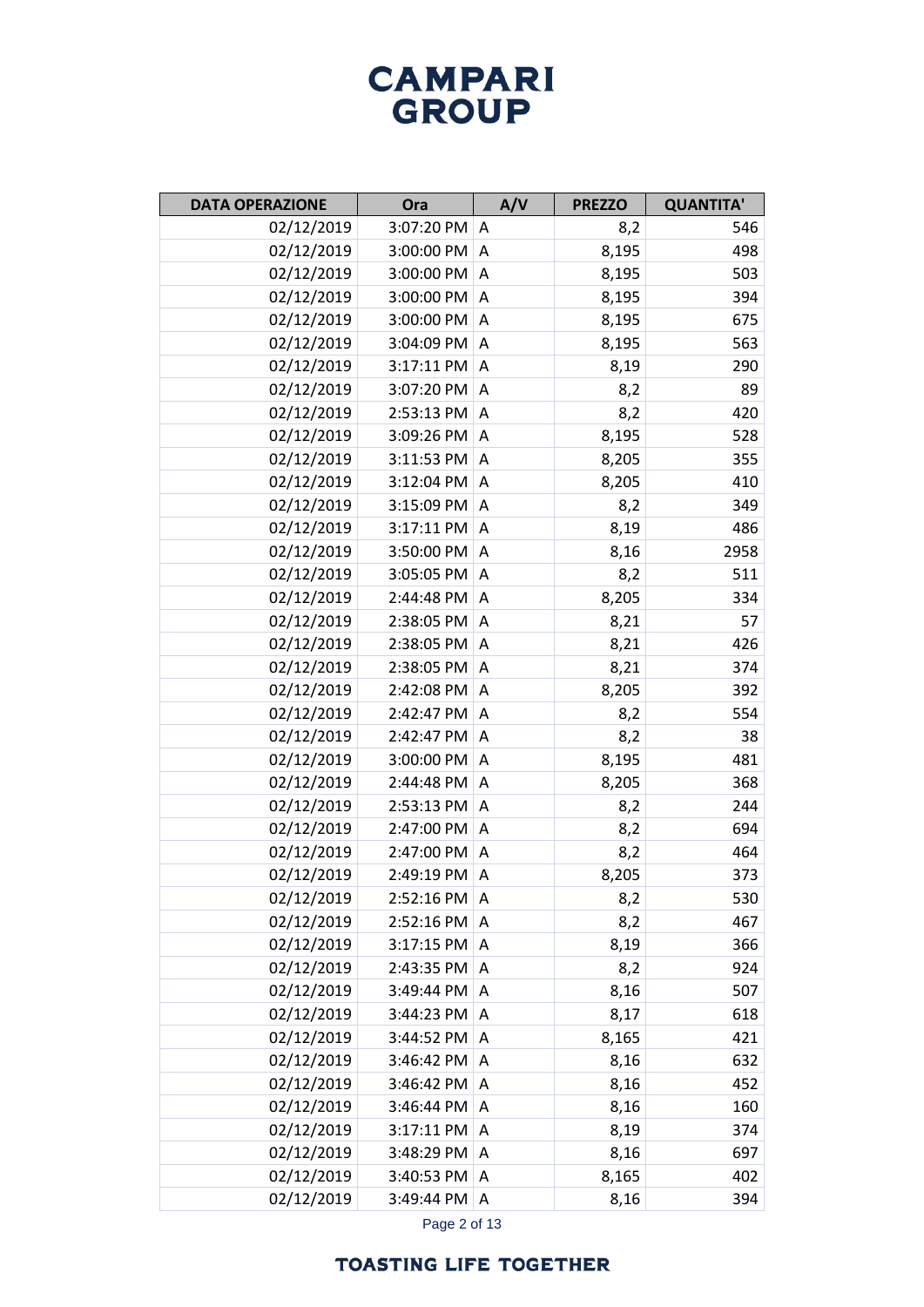| 02/12/2019 | 3:49:44 PM   A        |                | 8,16  | 714 |
|------------|-----------------------|----------------|-------|-----|
| 02/12/2019 | 3:49:44 PM            | $\overline{A}$ | 8,16  | 312 |
| 02/12/2019 | 3:49:44 PM A          |                | 8,16  | 532 |
| 02/12/2019 | 3:49:44 PM A          |                | 8,16  | 486 |
| 02/12/2019 | 3:49:44 PM A          |                | 8,16  | 708 |
| 02/12/2019 | 3:47:36 PM A          |                | 8,16  | 150 |
| 02/12/2019 | 3:32:48 PM A          |                | 8,185 | 531 |
| 02/12/2019 | 3:20:58 PM A          |                | 8,185 | 573 |
| 02/12/2019 | 3:22:01 PM A          |                | 8,185 | 429 |
| 02/12/2019 | 3:25:46 PM            | A              | 8,175 | 449 |
| 02/12/2019 | $3:26:39$ PM $\mid$ A |                | 8,175 | 532 |
| 02/12/2019 | 3:26:39 PM            | A              | 8,175 | 508 |
| 02/12/2019 | 3:28:22 PM A          |                | 8,18  | 358 |
| 02/12/2019 | 3:43:14 PM            | A              | 8,175 | 338 |
| 02/12/2019 | 3:31:41 PM A          |                | 8,185 | 399 |
| 02/12/2019 | 3:43:14 PM            | A              | 8,175 | 377 |
| 02/12/2019 | 3:34:30 PM            | A              | 8,185 | 551 |
| 02/12/2019 | 3:34:30 PM            | A              | 8,185 | 374 |
| 02/12/2019 | 3:39:16 PM            | $\overline{A}$ | 8,165 | 160 |
| 02/12/2019 | 3:40:33 PM            | Α              | 8,165 | 369 |
| 02/12/2019 | 3:40:33 PM            | $\overline{A}$ | 8,165 | 37  |
| 02/12/2019 | 2:28:19 PM            | Α              | 8,225 | 394 |
| 02/12/2019 | 3:31:41 PM            | $\overline{A}$ | 8,185 | 391 |
| 02/12/2019 | 1:33:22 PM            | Α              | 8,145 | 580 |
| 02/12/2019 | 1:43:38 PM            | $\overline{A}$ | 8,155 | 333 |
| 02/12/2019 | 1:43:38 PM            | Α              | 8,155 | 521 |
| 02/12/2019 | 1:40:50 PM            | $\overline{A}$ | 8,155 | 452 |
| 02/12/2019 | 1:40:50 PM            | A              | 8,155 | 481 |
| 02/12/2019 | 1:33:40 PM            | $\Lambda$      | 8,145 | 677 |
| 02/12/2019 | 2:35:40 PM            | A              | 8,21  | 73  |
| 02/12/2019 | 1:33:22 PM A          |                | 8,145 | 431 |
| 02/12/2019 | 1:52:50 PM            | Α              | 8,17  | 99  |
| 02/12/2019 | 1:26:21 PM $ A $      |                | 8,155 | 681 |
| 02/12/2019 | 1:26:21 PM A          |                | 8,155 | 1   |
| 02/12/2019 | 1:21:51 PM $ A $      |                | 8,165 | 343 |
| 02/12/2019 | 1:20:45 PM $ A$       |                | 8,165 | 57  |
| 02/12/2019 | 1:20:45 PM            | $\overline{A}$ | 8,165 | 397 |
| 02/12/2019 | 1:20:45 PM A          |                | 8,165 | 547 |
| 02/12/2019 | 1:33:40 PM A          |                | 8,145 | 512 |
| 02/12/2019 | 1:53:51 PM $ A $      |                | 8,17  | 367 |
| 02/12/2019 | 2:17:13 PM            | A              | 8,19  | 522 |
| 02/12/2019 | 2:11:42 PM A          |                | 8,185 | 555 |
| 02/12/2019 | 2:11:42 PM A          |                | 8,185 | 374 |
| 02/12/2019 | 2:06:33 PM A          |                | 8,18  | 490 |

Page 3 of 13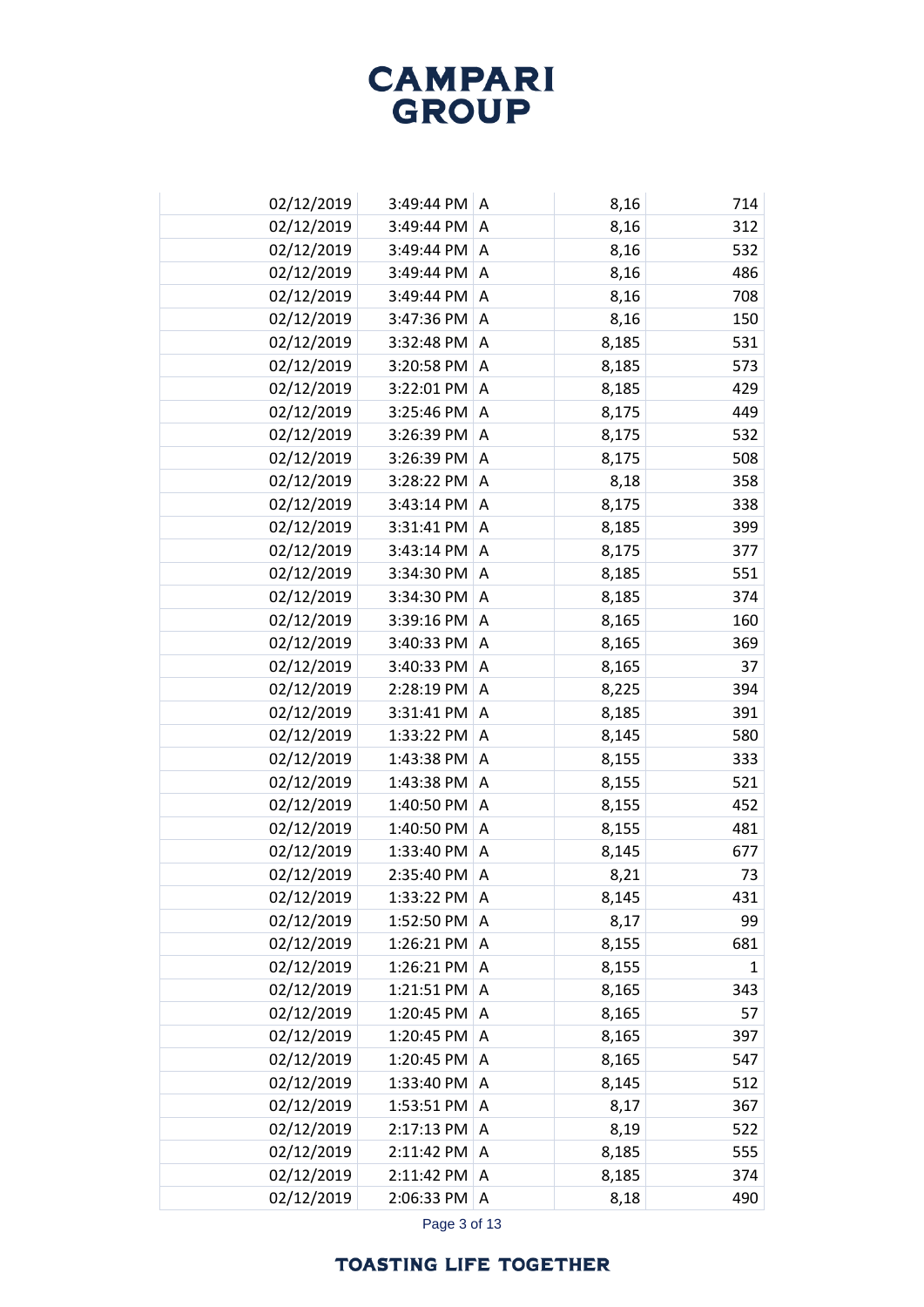| 02/12/2019 | 2:06:33 PM A           |                | 8,18  | 462  |
|------------|------------------------|----------------|-------|------|
| 02/12/2019 | 2:06:33 PM             | A              | 8,18  | 407  |
| 02/12/2019 | 1:43:38 PM A           |                | 8,155 | 653  |
| 02/12/2019 | 2:01:09 PM A           |                | 8,18  | 525  |
| 02/12/2019 | 1:52:50 PM             | A              | 8,17  | 401  |
| 02/12/2019 | 1:52:50 PM             | $\overline{A}$ | 8,17  | 551  |
| 02/12/2019 | 1:52:50 PM             | A              | 8,17  | 393  |
| 02/12/2019 | 11:07:04 AM            | A              | 8,225 | 251  |
| 02/12/2019 | 1:52:50 PM             | A              | 8,17  | 380  |
| 02/12/2019 | 11:07:04 AM            | A              | 8,225 | 89   |
| 02/12/2019 | 1:16:58 PM             | A              | 8,16  | 743  |
| 02/12/2019 | 2:01:09 PM             | Α              | 8,18  | 512  |
| 02/12/2019 | 12:16:21 PM            | A              | 8,175 | 449  |
| 02/12/2019 | 1:20:45 PM             | Α              | 8,165 | 419  |
| 02/12/2019 | 12:35:21 PM            | A              | 8,18  | 413  |
| 02/12/2019 | 12:27:19 PM            | Α              | 8,185 | 465  |
| 02/12/2019 | 12:27:19 PM            | A              | 8,185 | 596  |
| 02/12/2019 | 12:27:19 PM            | Α              | 8,185 | 489  |
| 02/12/2019 | 12:27:19 PM            | $\overline{A}$ | 8,185 | 373  |
| 02/12/2019 | 12:42:23 PM            | Α              | 8,18  | 597  |
| 02/12/2019 | 12:16:21 PM            | $\overline{A}$ | 8,175 | 443  |
| 02/12/2019 | 12:44:27 PM            | Α              | 8,175 | 443  |
| 02/12/2019 | 2:28:19 PM A           |                | 8,225 | 463  |
| 02/12/2019 | 2:28:19 PM             | A              | 8,225 | 455  |
| 02/12/2019 | 2:28:19 PM             | A              | 8,225 | 380  |
| 02/12/2019 | 2:28:19 PM             | Α              | 8,225 | 508  |
| 02/12/2019 | 2:28:19 PM             | A              | 8,225 | 379  |
| 02/12/2019 | 3:49:44 PM             | A              | 8,16  | 1250 |
| 02/12/2019 | 12:16:21 PM            | A              | 8,175 | 511  |
| 02/12/2019 | 1:03:29 PM             | Α              | 8,165 | 440  |
| 02/12/2019 | 2:34:10 PM A           |                | 8,21  | 386  |
| 02/12/2019 | 1:15:32 PM             | A              | 8,165 | 456  |
| 02/12/2019 | 1:11:01 PM             | A              | 8,17  | 39   |
| 02/12/2019 | $1:11:01$ PM           | Α              | 8,17  | 596  |
| 02/12/2019 | $1:11:01$ PM $\vert$ A |                | 8,17  | 455  |
| 02/12/2019 | 1:06:12 PM A           |                | 8,16  | 806  |
| 02/12/2019 | 12:35:21 PM            | A              | 8,18  | 413  |
| 02/12/2019 | 1:04:49 PM A           |                | 8,16  | 607  |
| 02/12/2019 | 1:18:44 PM A           |                | 8,165 | 447  |
| 02/12/2019 | 1:00:29 PM             | A              | 8,17  | 406  |
| 02/12/2019 | 1:00:29 PM             | A              | 8,17  | 412  |
| 02/12/2019 | 1:00:29 PM             | Α              | 8,17  | 25   |
| 02/12/2019 | 1:00:29 PM             | A              | 8,17  | 593  |
| 02/12/2019 | 1:00:29 PM             | Α              | 8,17  | 378  |

Page 4 of 13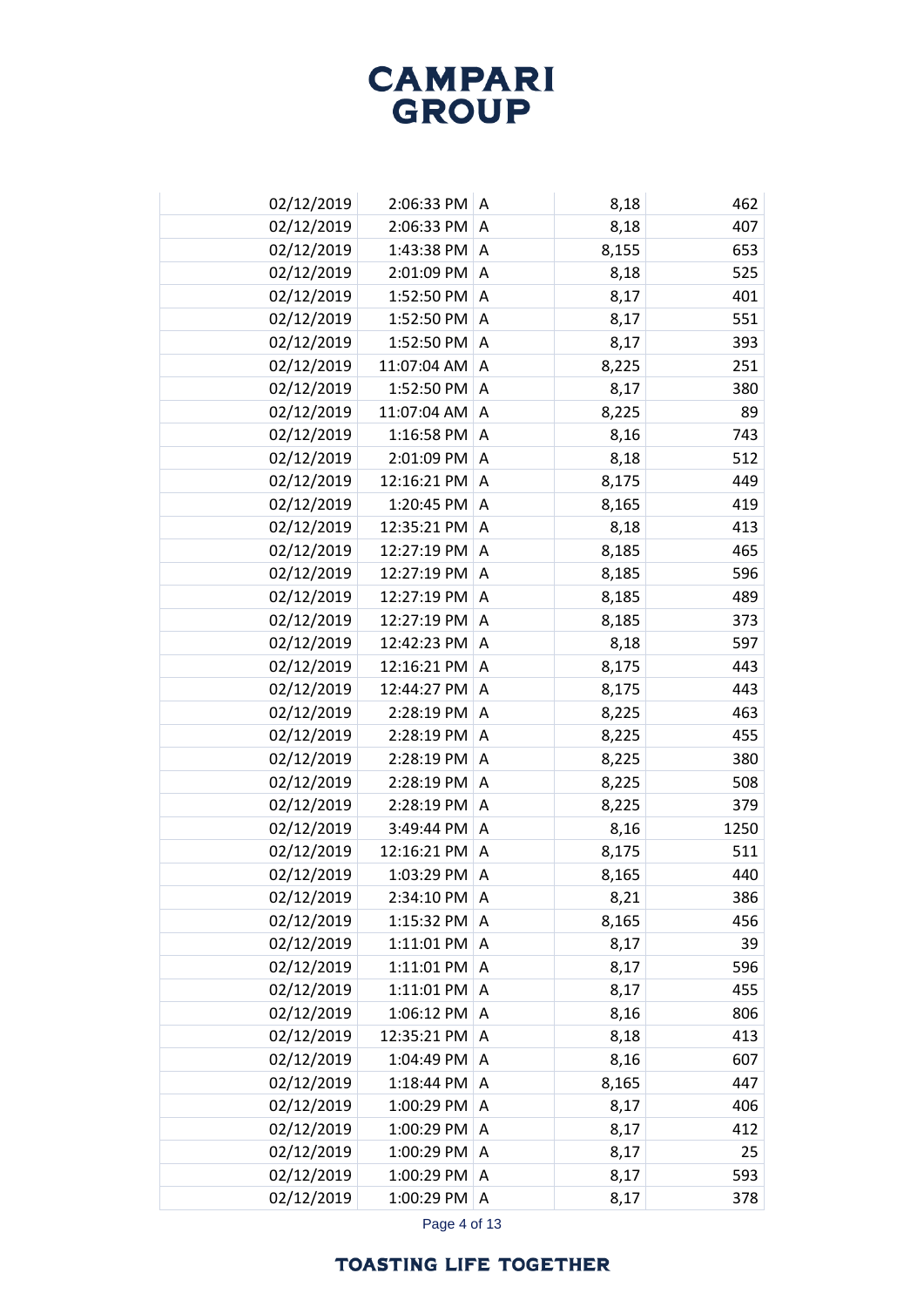| 02/12/2019 | 12:51:52 PM A     |   | 8,165 | 587  |
|------------|-------------------|---|-------|------|
| 02/12/2019 | 1:04:49 PM        | A | 8,16  | 1488 |
| 02/12/2019 | $9:15:45$ AM $ A$ |   | 8,29  | 418  |
| 02/12/2019 | 9:33:56 AM A      |   | 8,25  | 433  |
| 02/12/2019 | 11:31:03 AM       | A | 8,195 | 434  |
| 02/12/2019 | 11:30:49 AM       | Α | 8,2   | 569  |
| 02/12/2019 | 11:22:33 AM       | A | 8,205 | 426  |
| 02/12/2019 | 11:15:00 AM       | Α | 8,21  | 307  |
| 02/12/2019 | 11:10:43 AM       | A | 8,21  | 476  |
| 02/12/2019 | 11:31:03 AM       | Α | 8,195 | 390  |
| 02/12/2019 | 9:15:45 AM        | A | 8,29  | 367  |
| 02/12/2019 | 11:31:03 AM       | Α | 8,195 | 515  |
| 02/12/2019 | 9:15:45 AM        | A | 8,29  | 375  |
| 02/12/2019 | 9:15:45 AM        | Α | 8,29  | 412  |
| 02/12/2019 | 9:25:28 AM        | A | 8,26  | 332  |
| 02/12/2019 | 9:25:50 AM        | Α | 8,26  | 364  |
| 02/12/2019 | 9:25:50 AM        | A | 8,26  | 268  |
| 02/12/2019 | 12:16:21 PM       | A | 8,175 | 608  |
| 02/12/2019 | 11:08:30 AM       | A | 8,21  | 387  |
| 02/12/2019 | 11:51:52 AM       | A | 8,16  | 597  |
| 02/12/2019 | 12:15:56 PM A     |   | 8,175 | 100  |
| 02/12/2019 | 12:01:48 PM       | Α | 8,145 | 509  |
| 02/12/2019 | 11:59:59 AM       | A | 8,15  | 746  |
| 02/12/2019 | 3:50:29 PM        | A | 8,16  | 184  |
| 02/12/2019 | 11:59:59 AM       | A | 8,15  | 374  |
| 02/12/2019 | 3:49:44 PM        | A | 8,16  | 1935 |
| 02/12/2019 | 11:31:03 AM       | A | 8,195 | 582  |
| 02/12/2019 | 11:59:53 AM       | Α | 8,15  | 161  |
| 02/12/2019 | 9:42:09 AM        | A | 8,245 | 381  |
| 02/12/2019 | 11:49:06 AM       | Α | 8,17  | 397  |
| 02/12/2019 | 11:48:42 AM   A   |   | 8,17  | 6    |
| 02/12/2019 | 11:48:42 AM       | A | 8,17  | 412  |
| 02/12/2019 | 11:41:28 AM       | A | 8,175 | 449  |
| 02/12/2019 | 11:36:04 AM       | A | 8,175 | 438  |
| 02/12/2019 | 11:31:03 AM A     |   | 8,195 | 745  |
| 02/12/2019 | 11:59:53 AM       | A | 8,15  | 216  |
| 02/12/2019 | 10:56:20 AM       | A | 8,24  | 440  |
| 02/12/2019 | 9:25:50 AM        | A | 8,26  | 422  |
| 02/12/2019 | 10:36:05 AM       | Α | 8,25  | 485  |
| 02/12/2019 | 10:45:16 AM       | Α | 8,255 | 481  |
| 02/12/2019 | 10:46:25 AM       | Α | 8,255 | 81   |
| 02/12/2019 | 10:47:05 AM       | Α | 8,255 | 370  |
| 02/12/2019 | 10:50:47 AM       | Α | 8,255 | 387  |
| 02/12/2019 | 10:27:04 AM       | Α | 8,25  | 416  |

Page 5 of 13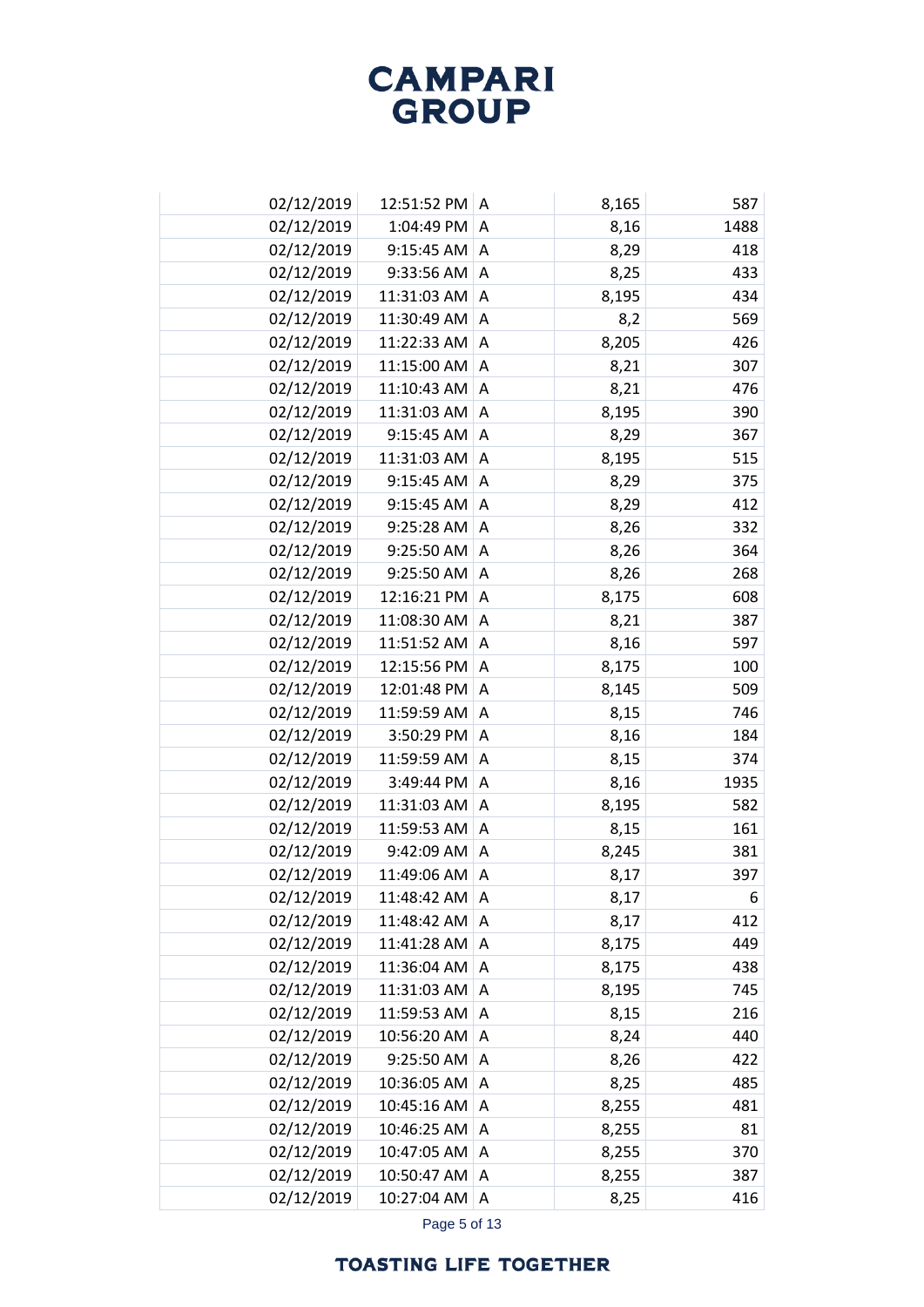| 02/12/2019<br>10:26:39 AM<br>8,25<br>A<br>02/12/2019<br>10:56:20 AM<br>8,24<br>A<br>02/12/2019<br>10:56:20 AM<br>8,24<br>$\overline{A}$<br>02/12/2019<br>10:56:20 AM<br>8,24<br>225<br>Α<br>459<br>02/12/2019<br>10:57:43 AM<br>8,24<br>$\overline{A}$<br>02/12/2019<br>446<br>11:00:30 AM<br>8,235<br>A<br>386<br>02/12/2019<br>11:04:19 AM A<br>8,235<br>02/12/2019<br>10:50:47 AM<br>8,255<br>393<br>A<br>9:56:06 AM<br>02/12/2019<br>8,24<br>A<br>02/12/2019<br>9:42:09 AM<br>8,245<br>440<br>A<br>02/12/2019<br>$9:43:47$ AM<br>369<br>8,24<br>A<br>02/12/2019<br>$9:44:36$ AM<br>483<br>8,24<br>A<br>415<br>02/12/2019<br>9:45:28 AM<br>8,245<br>A<br>02/12/2019<br>8,245<br>9:45:28 AM<br>368<br>A<br>02/12/2019<br>9:50:14 AM<br>379<br>8,25<br>A<br>02/12/2019<br>10:36:05 AM<br>447<br>8,25<br>A<br>584<br>02/12/2019<br>9:53:14 AM<br>8,24<br>Α<br>02/12/2019<br>11:59:59 AM<br>8,15<br>677<br>A<br>10:06:36 AM<br>02/12/2019<br>295<br>8,23<br>Α<br>02/12/2019<br>10:06:42 AM<br>388<br>8,23<br>Α<br>02/12/2019<br>10:07:59 AM<br>386<br>8,23<br>Α<br>02/12/2019<br>10:15:35 AM<br>8,245<br>205<br>A<br>02/12/2019<br>10:26:39 AM<br>429<br>8,25<br>Α<br>02/12/2019<br>10:26:39 AM<br>390<br>A<br>8,25<br>02/12/2019<br>9:52:21 AM<br>386<br>8,245<br>Α<br>02/12/2019<br>11:59:53 AM<br>388<br>A<br>8,15<br>02/12/2019<br>4:06:38 PM<br>8,14<br>377<br>Α<br>02/12/2019<br>4:06:45 PM<br>8,14<br>A<br>02/12/2019<br>4:06:45 PM<br>8,14<br>339<br>Α<br>02/12/2019<br>4:06:45 PM<br>8,14<br>۱A<br>02/12/2019<br>406<br>4:06:45 PM<br>8,14<br>Α<br>02/12/2019<br>826<br>8,12<br>4:16:17 PM<br>A<br>02/12/2019<br>4:12:52 PM<br>8,12<br>748<br>A<br>02/12/2019<br>4:06:10 PM<br>8,14<br>A<br>357<br>02/12/2019<br>8,115<br>4:13:01 PM<br>1103<br>A<br>02/12/2019<br>8,13<br>4:29:50 PM<br>84<br>A<br>02/12/2019<br>4:14:08 PM<br>8,115<br>846<br>Α<br>02/12/2019<br>4:16:02 PM<br>154<br>$\overline{A}$<br>8,12<br>02/12/2019<br>4:16:17 PM<br>A<br>8,12<br>564<br>02/12/2019<br>4:16:17 PM<br>8,12<br>580<br>Α<br>02/12/2019<br>4:10:34 PM<br>8,125<br>518<br>Α<br>02/12/2019<br>3:55:19 PM<br>448<br>8,155<br>A<br>02/12/2019<br>3:50:36 PM A<br>8,16 | 02/12/2019 | 10:56:20 AM   A | 8,24 | 515 |
|----------------------------------------------------------------------------------------------------------------------------------------------------------------------------------------------------------------------------------------------------------------------------------------------------------------------------------------------------------------------------------------------------------------------------------------------------------------------------------------------------------------------------------------------------------------------------------------------------------------------------------------------------------------------------------------------------------------------------------------------------------------------------------------------------------------------------------------------------------------------------------------------------------------------------------------------------------------------------------------------------------------------------------------------------------------------------------------------------------------------------------------------------------------------------------------------------------------------------------------------------------------------------------------------------------------------------------------------------------------------------------------------------------------------------------------------------------------------------------------------------------------------------------------------------------------------------------------------------------------------------------------------------------------------------------------------------------------------------------------------------------------------------------------------------------------------------------------------------------------------------------------------------------------------------------------------------------------------------------------------------------------------------------------------------------------------------------------------------------------------------------------------------------------|------------|-----------------|------|-----|
| 402<br>321<br>447<br>461<br>434<br>756                                                                                                                                                                                                                                                                                                                                                                                                                                                                                                                                                                                                                                                                                                                                                                                                                                                                                                                                                                                                                                                                                                                                                                                                                                                                                                                                                                                                                                                                                                                                                                                                                                                                                                                                                                                                                                                                                                                                                                                                                                                                                                                         |            |                 |      | 421 |
|                                                                                                                                                                                                                                                                                                                                                                                                                                                                                                                                                                                                                                                                                                                                                                                                                                                                                                                                                                                                                                                                                                                                                                                                                                                                                                                                                                                                                                                                                                                                                                                                                                                                                                                                                                                                                                                                                                                                                                                                                                                                                                                                                                |            |                 |      |     |
|                                                                                                                                                                                                                                                                                                                                                                                                                                                                                                                                                                                                                                                                                                                                                                                                                                                                                                                                                                                                                                                                                                                                                                                                                                                                                                                                                                                                                                                                                                                                                                                                                                                                                                                                                                                                                                                                                                                                                                                                                                                                                                                                                                |            |                 |      |     |
|                                                                                                                                                                                                                                                                                                                                                                                                                                                                                                                                                                                                                                                                                                                                                                                                                                                                                                                                                                                                                                                                                                                                                                                                                                                                                                                                                                                                                                                                                                                                                                                                                                                                                                                                                                                                                                                                                                                                                                                                                                                                                                                                                                |            |                 |      |     |
|                                                                                                                                                                                                                                                                                                                                                                                                                                                                                                                                                                                                                                                                                                                                                                                                                                                                                                                                                                                                                                                                                                                                                                                                                                                                                                                                                                                                                                                                                                                                                                                                                                                                                                                                                                                                                                                                                                                                                                                                                                                                                                                                                                |            |                 |      |     |
|                                                                                                                                                                                                                                                                                                                                                                                                                                                                                                                                                                                                                                                                                                                                                                                                                                                                                                                                                                                                                                                                                                                                                                                                                                                                                                                                                                                                                                                                                                                                                                                                                                                                                                                                                                                                                                                                                                                                                                                                                                                                                                                                                                |            |                 |      |     |
|                                                                                                                                                                                                                                                                                                                                                                                                                                                                                                                                                                                                                                                                                                                                                                                                                                                                                                                                                                                                                                                                                                                                                                                                                                                                                                                                                                                                                                                                                                                                                                                                                                                                                                                                                                                                                                                                                                                                                                                                                                                                                                                                                                |            |                 |      |     |
|                                                                                                                                                                                                                                                                                                                                                                                                                                                                                                                                                                                                                                                                                                                                                                                                                                                                                                                                                                                                                                                                                                                                                                                                                                                                                                                                                                                                                                                                                                                                                                                                                                                                                                                                                                                                                                                                                                                                                                                                                                                                                                                                                                |            |                 |      |     |
|                                                                                                                                                                                                                                                                                                                                                                                                                                                                                                                                                                                                                                                                                                                                                                                                                                                                                                                                                                                                                                                                                                                                                                                                                                                                                                                                                                                                                                                                                                                                                                                                                                                                                                                                                                                                                                                                                                                                                                                                                                                                                                                                                                |            |                 |      |     |
|                                                                                                                                                                                                                                                                                                                                                                                                                                                                                                                                                                                                                                                                                                                                                                                                                                                                                                                                                                                                                                                                                                                                                                                                                                                                                                                                                                                                                                                                                                                                                                                                                                                                                                                                                                                                                                                                                                                                                                                                                                                                                                                                                                |            |                 |      |     |
|                                                                                                                                                                                                                                                                                                                                                                                                                                                                                                                                                                                                                                                                                                                                                                                                                                                                                                                                                                                                                                                                                                                                                                                                                                                                                                                                                                                                                                                                                                                                                                                                                                                                                                                                                                                                                                                                                                                                                                                                                                                                                                                                                                |            |                 |      |     |
|                                                                                                                                                                                                                                                                                                                                                                                                                                                                                                                                                                                                                                                                                                                                                                                                                                                                                                                                                                                                                                                                                                                                                                                                                                                                                                                                                                                                                                                                                                                                                                                                                                                                                                                                                                                                                                                                                                                                                                                                                                                                                                                                                                |            |                 |      |     |
|                                                                                                                                                                                                                                                                                                                                                                                                                                                                                                                                                                                                                                                                                                                                                                                                                                                                                                                                                                                                                                                                                                                                                                                                                                                                                                                                                                                                                                                                                                                                                                                                                                                                                                                                                                                                                                                                                                                                                                                                                                                                                                                                                                |            |                 |      |     |
|                                                                                                                                                                                                                                                                                                                                                                                                                                                                                                                                                                                                                                                                                                                                                                                                                                                                                                                                                                                                                                                                                                                                                                                                                                                                                                                                                                                                                                                                                                                                                                                                                                                                                                                                                                                                                                                                                                                                                                                                                                                                                                                                                                |            |                 |      |     |
|                                                                                                                                                                                                                                                                                                                                                                                                                                                                                                                                                                                                                                                                                                                                                                                                                                                                                                                                                                                                                                                                                                                                                                                                                                                                                                                                                                                                                                                                                                                                                                                                                                                                                                                                                                                                                                                                                                                                                                                                                                                                                                                                                                |            |                 |      |     |
|                                                                                                                                                                                                                                                                                                                                                                                                                                                                                                                                                                                                                                                                                                                                                                                                                                                                                                                                                                                                                                                                                                                                                                                                                                                                                                                                                                                                                                                                                                                                                                                                                                                                                                                                                                                                                                                                                                                                                                                                                                                                                                                                                                |            |                 |      |     |
|                                                                                                                                                                                                                                                                                                                                                                                                                                                                                                                                                                                                                                                                                                                                                                                                                                                                                                                                                                                                                                                                                                                                                                                                                                                                                                                                                                                                                                                                                                                                                                                                                                                                                                                                                                                                                                                                                                                                                                                                                                                                                                                                                                |            |                 |      |     |
|                                                                                                                                                                                                                                                                                                                                                                                                                                                                                                                                                                                                                                                                                                                                                                                                                                                                                                                                                                                                                                                                                                                                                                                                                                                                                                                                                                                                                                                                                                                                                                                                                                                                                                                                                                                                                                                                                                                                                                                                                                                                                                                                                                |            |                 |      |     |
|                                                                                                                                                                                                                                                                                                                                                                                                                                                                                                                                                                                                                                                                                                                                                                                                                                                                                                                                                                                                                                                                                                                                                                                                                                                                                                                                                                                                                                                                                                                                                                                                                                                                                                                                                                                                                                                                                                                                                                                                                                                                                                                                                                |            |                 |      |     |
|                                                                                                                                                                                                                                                                                                                                                                                                                                                                                                                                                                                                                                                                                                                                                                                                                                                                                                                                                                                                                                                                                                                                                                                                                                                                                                                                                                                                                                                                                                                                                                                                                                                                                                                                                                                                                                                                                                                                                                                                                                                                                                                                                                |            |                 |      |     |
|                                                                                                                                                                                                                                                                                                                                                                                                                                                                                                                                                                                                                                                                                                                                                                                                                                                                                                                                                                                                                                                                                                                                                                                                                                                                                                                                                                                                                                                                                                                                                                                                                                                                                                                                                                                                                                                                                                                                                                                                                                                                                                                                                                |            |                 |      |     |
|                                                                                                                                                                                                                                                                                                                                                                                                                                                                                                                                                                                                                                                                                                                                                                                                                                                                                                                                                                                                                                                                                                                                                                                                                                                                                                                                                                                                                                                                                                                                                                                                                                                                                                                                                                                                                                                                                                                                                                                                                                                                                                                                                                |            |                 |      |     |
|                                                                                                                                                                                                                                                                                                                                                                                                                                                                                                                                                                                                                                                                                                                                                                                                                                                                                                                                                                                                                                                                                                                                                                                                                                                                                                                                                                                                                                                                                                                                                                                                                                                                                                                                                                                                                                                                                                                                                                                                                                                                                                                                                                |            |                 |      |     |
|                                                                                                                                                                                                                                                                                                                                                                                                                                                                                                                                                                                                                                                                                                                                                                                                                                                                                                                                                                                                                                                                                                                                                                                                                                                                                                                                                                                                                                                                                                                                                                                                                                                                                                                                                                                                                                                                                                                                                                                                                                                                                                                                                                |            |                 |      |     |
|                                                                                                                                                                                                                                                                                                                                                                                                                                                                                                                                                                                                                                                                                                                                                                                                                                                                                                                                                                                                                                                                                                                                                                                                                                                                                                                                                                                                                                                                                                                                                                                                                                                                                                                                                                                                                                                                                                                                                                                                                                                                                                                                                                |            |                 |      |     |
|                                                                                                                                                                                                                                                                                                                                                                                                                                                                                                                                                                                                                                                                                                                                                                                                                                                                                                                                                                                                                                                                                                                                                                                                                                                                                                                                                                                                                                                                                                                                                                                                                                                                                                                                                                                                                                                                                                                                                                                                                                                                                                                                                                |            |                 |      |     |
|                                                                                                                                                                                                                                                                                                                                                                                                                                                                                                                                                                                                                                                                                                                                                                                                                                                                                                                                                                                                                                                                                                                                                                                                                                                                                                                                                                                                                                                                                                                                                                                                                                                                                                                                                                                                                                                                                                                                                                                                                                                                                                                                                                |            |                 |      |     |
|                                                                                                                                                                                                                                                                                                                                                                                                                                                                                                                                                                                                                                                                                                                                                                                                                                                                                                                                                                                                                                                                                                                                                                                                                                                                                                                                                                                                                                                                                                                                                                                                                                                                                                                                                                                                                                                                                                                                                                                                                                                                                                                                                                |            |                 |      |     |
|                                                                                                                                                                                                                                                                                                                                                                                                                                                                                                                                                                                                                                                                                                                                                                                                                                                                                                                                                                                                                                                                                                                                                                                                                                                                                                                                                                                                                                                                                                                                                                                                                                                                                                                                                                                                                                                                                                                                                                                                                                                                                                                                                                |            |                 |      |     |
|                                                                                                                                                                                                                                                                                                                                                                                                                                                                                                                                                                                                                                                                                                                                                                                                                                                                                                                                                                                                                                                                                                                                                                                                                                                                                                                                                                                                                                                                                                                                                                                                                                                                                                                                                                                                                                                                                                                                                                                                                                                                                                                                                                |            |                 |      |     |
|                                                                                                                                                                                                                                                                                                                                                                                                                                                                                                                                                                                                                                                                                                                                                                                                                                                                                                                                                                                                                                                                                                                                                                                                                                                                                                                                                                                                                                                                                                                                                                                                                                                                                                                                                                                                                                                                                                                                                                                                                                                                                                                                                                |            |                 |      |     |
|                                                                                                                                                                                                                                                                                                                                                                                                                                                                                                                                                                                                                                                                                                                                                                                                                                                                                                                                                                                                                                                                                                                                                                                                                                                                                                                                                                                                                                                                                                                                                                                                                                                                                                                                                                                                                                                                                                                                                                                                                                                                                                                                                                |            |                 |      |     |
|                                                                                                                                                                                                                                                                                                                                                                                                                                                                                                                                                                                                                                                                                                                                                                                                                                                                                                                                                                                                                                                                                                                                                                                                                                                                                                                                                                                                                                                                                                                                                                                                                                                                                                                                                                                                                                                                                                                                                                                                                                                                                                                                                                |            |                 |      |     |
|                                                                                                                                                                                                                                                                                                                                                                                                                                                                                                                                                                                                                                                                                                                                                                                                                                                                                                                                                                                                                                                                                                                                                                                                                                                                                                                                                                                                                                                                                                                                                                                                                                                                                                                                                                                                                                                                                                                                                                                                                                                                                                                                                                |            |                 |      |     |
|                                                                                                                                                                                                                                                                                                                                                                                                                                                                                                                                                                                                                                                                                                                                                                                                                                                                                                                                                                                                                                                                                                                                                                                                                                                                                                                                                                                                                                                                                                                                                                                                                                                                                                                                                                                                                                                                                                                                                                                                                                                                                                                                                                |            |                 |      |     |
|                                                                                                                                                                                                                                                                                                                                                                                                                                                                                                                                                                                                                                                                                                                                                                                                                                                                                                                                                                                                                                                                                                                                                                                                                                                                                                                                                                                                                                                                                                                                                                                                                                                                                                                                                                                                                                                                                                                                                                                                                                                                                                                                                                |            |                 |      |     |
|                                                                                                                                                                                                                                                                                                                                                                                                                                                                                                                                                                                                                                                                                                                                                                                                                                                                                                                                                                                                                                                                                                                                                                                                                                                                                                                                                                                                                                                                                                                                                                                                                                                                                                                                                                                                                                                                                                                                                                                                                                                                                                                                                                |            |                 |      |     |
|                                                                                                                                                                                                                                                                                                                                                                                                                                                                                                                                                                                                                                                                                                                                                                                                                                                                                                                                                                                                                                                                                                                                                                                                                                                                                                                                                                                                                                                                                                                                                                                                                                                                                                                                                                                                                                                                                                                                                                                                                                                                                                                                                                |            |                 |      |     |
|                                                                                                                                                                                                                                                                                                                                                                                                                                                                                                                                                                                                                                                                                                                                                                                                                                                                                                                                                                                                                                                                                                                                                                                                                                                                                                                                                                                                                                                                                                                                                                                                                                                                                                                                                                                                                                                                                                                                                                                                                                                                                                                                                                |            |                 |      |     |
|                                                                                                                                                                                                                                                                                                                                                                                                                                                                                                                                                                                                                                                                                                                                                                                                                                                                                                                                                                                                                                                                                                                                                                                                                                                                                                                                                                                                                                                                                                                                                                                                                                                                                                                                                                                                                                                                                                                                                                                                                                                                                                                                                                |            |                 |      |     |
|                                                                                                                                                                                                                                                                                                                                                                                                                                                                                                                                                                                                                                                                                                                                                                                                                                                                                                                                                                                                                                                                                                                                                                                                                                                                                                                                                                                                                                                                                                                                                                                                                                                                                                                                                                                                                                                                                                                                                                                                                                                                                                                                                                |            |                 |      |     |
|                                                                                                                                                                                                                                                                                                                                                                                                                                                                                                                                                                                                                                                                                                                                                                                                                                                                                                                                                                                                                                                                                                                                                                                                                                                                                                                                                                                                                                                                                                                                                                                                                                                                                                                                                                                                                                                                                                                                                                                                                                                                                                                                                                |            |                 |      |     |
|                                                                                                                                                                                                                                                                                                                                                                                                                                                                                                                                                                                                                                                                                                                                                                                                                                                                                                                                                                                                                                                                                                                                                                                                                                                                                                                                                                                                                                                                                                                                                                                                                                                                                                                                                                                                                                                                                                                                                                                                                                                                                                                                                                |            |                 |      |     |

Page 6 of 13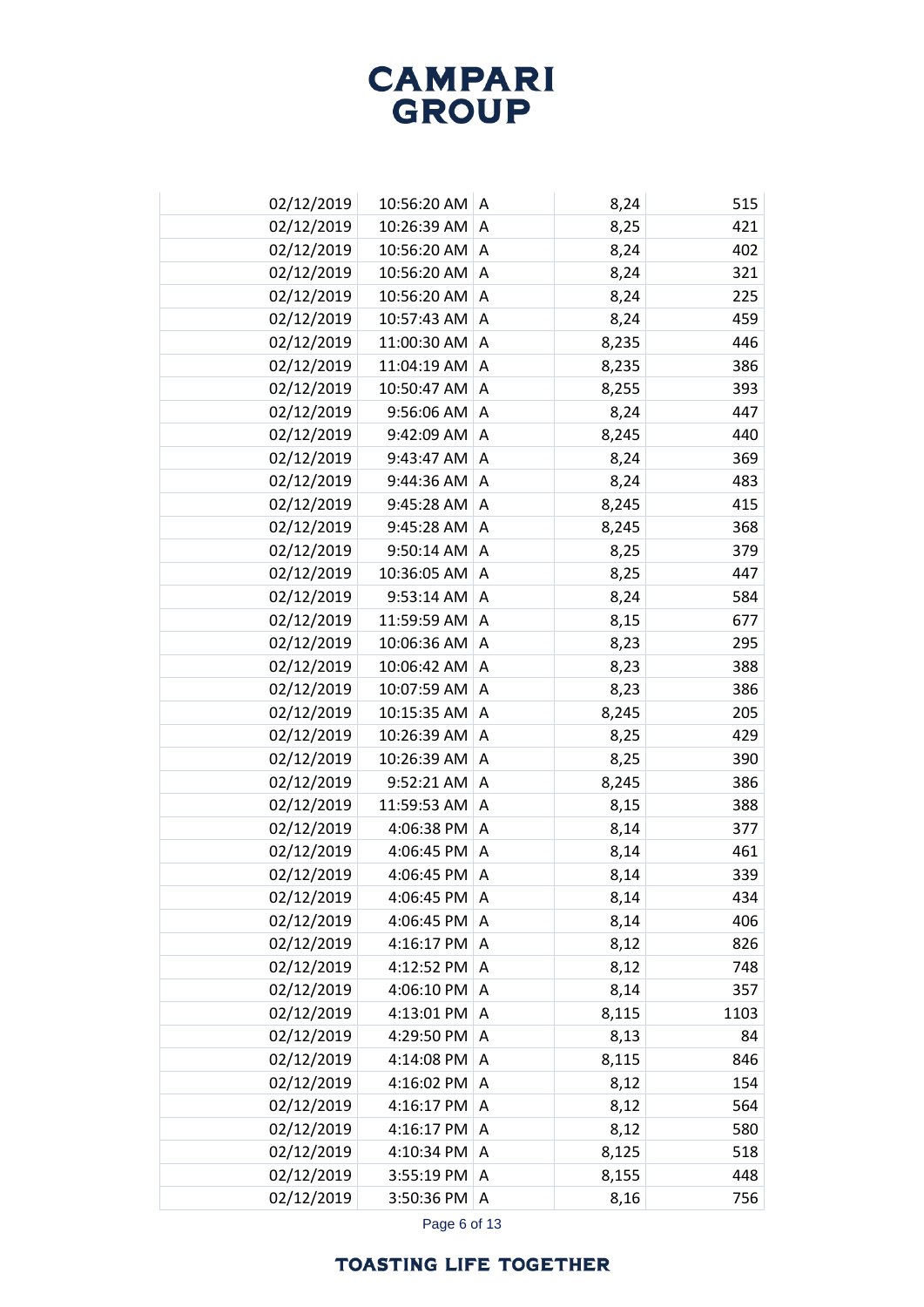| 02/12/2019 | 3:51:33 PM A           |                | 8,155 | 624  |
|------------|------------------------|----------------|-------|------|
| 02/12/2019 | 3:51:33 PM             | A              | 8,155 | 139  |
| 02/12/2019 | $3:55:19$ PM $\vert$ A |                | 8,155 | 494  |
| 02/12/2019 | $3:55:19$ PM $\vert$ A |                | 8,155 | 668  |
| 02/12/2019 | $3:55:19$ PM $\vert$ A |                | 8,155 | 369  |
| 02/12/2019 | 4:06:10 PM A           |                | 8,14  | 302  |
| 02/12/2019 | $3:55:19$ PM $\vert$ A |                | 8,155 | 10   |
| 02/12/2019 | 4:06:10 PM A           |                | 8,14  | 189  |
| 02/12/2019 | 3:57:38 PM A           |                | 8,155 | 68   |
| 02/12/2019 | 3:57:38 PM             | $\overline{A}$ | 8,155 | 575  |
| 02/12/2019 | 4:00:19 PM A           |                | 8,15  | 605  |
| 02/12/2019 | 4:06:10 PM             | $\overline{A}$ | 8,14  | 619  |
| 02/12/2019 | 4:06:10 PM A           |                | 8,14  | 283  |
| 02/12/2019 | 4:13:01 PM             | A              | 8,115 | 3    |
| 02/12/2019 | 3:55:19 PM             | $\overline{A}$ | 8,155 | 406  |
| 02/12/2019 | 4:29:44 PM             | A              | 8,13  | 78   |
| 02/12/2019 | 4:27:08 PM             | $\overline{A}$ | 8,125 | 300  |
| 02/12/2019 | 4:27:10 PM             | A              | 8,125 | 29   |
| 02/12/2019 | 4:28:25 PM             | $\overline{A}$ | 8,12  | 1874 |
| 02/12/2019 | 4:23:02 PM             | Α              | 8,13  | 77   |
| 02/12/2019 | 4:29:23 PM             | $\overline{A}$ | 8,125 | 623  |
| 02/12/2019 | 4:27:08 PM             | Α              | 8,125 | 289  |
| 02/12/2019 | 4:29:44 PM             | $\overline{A}$ | 8,13  | 203  |
| 02/12/2019 | 4:29:02 PM             | A              | 8,125 | 259  |
| 02/12/2019 | 4:29:44 PM             | A              | 8,13  | 284  |
| 02/12/2019 | 4:29:44 PM             | Α              | 8,13  | 187  |
| 02/12/2019 | 4:29:45 PM             | $\overline{A}$ | 8,13  | 291  |
| 02/12/2019 | 4:29:45 PM             | Α              | 8,13  | 86   |
| 02/12/2019 | 4:29:48 PM             | $\overline{A}$ | 8,13  | 479  |
| 02/12/2019 | 4:29:49 PM             | Α              | 8,13  | 78   |
| 02/12/2019 | 4:12:52 PM             | A              | 8,12  | 724  |
| 02/12/2019 | 4:23:14 PM             | A              | 8,13  | 414  |
| 02/12/2019 | 4:23:02 PM             | A              | 8,13  | 173  |
| 02/12/2019 | 4:23:02 PM             | A              | 8,13  | 262  |
| 02/12/2019 | 4:29:43 PM             | A              | 8,13  | 184  |
| 02/12/2019 | 4:23:06 PM             | A              | 8,13  | 186  |
| 02/12/2019 | 4:26:57 PM             | A              | 8,13  | 296  |
| 02/12/2019 | 4:23:14 PM             | A              | 8,13  | 433  |
| 02/12/2019 | 4:23:14 PM             | $\overline{A}$ | 8,13  | 1067 |
| 02/12/2019 | 4:23:14 PM             | A              | 8,13  | 812  |
| 02/12/2019 | 4:23:53 PM             | A              | 8,125 | 403  |
| 02/12/2019 | 4:24:48 PM             | A              | 8,125 | 135  |
| 02/12/2019 | 4:24:48 PM             | A              | 8,125 | 454  |
| 02/12/2019 | 4:24:48 PM             | A              | 8,125 | 223  |

Page 7 of 13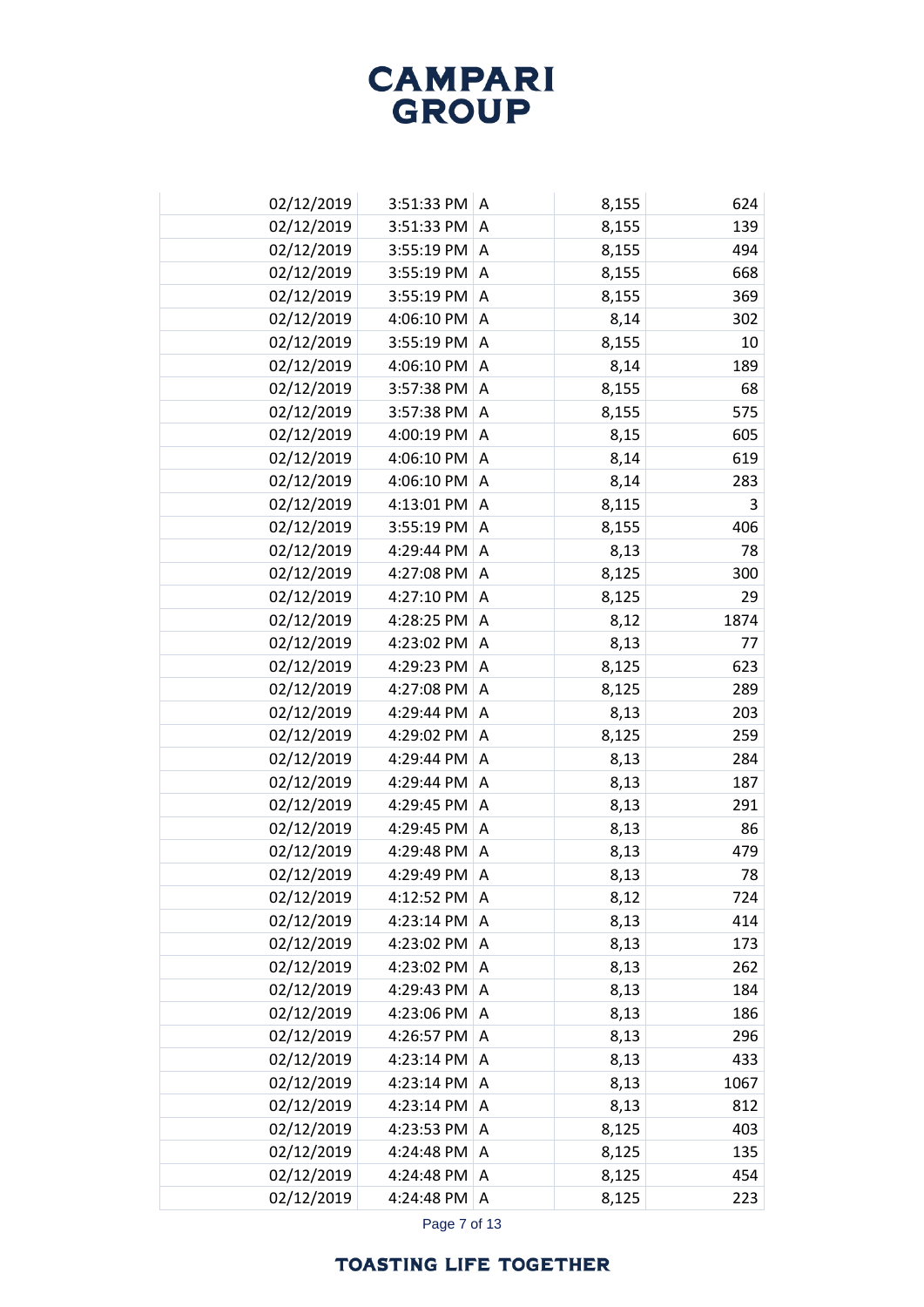| 02/12/2019 | 4:26:39 PM A   |                | 8,13  | 206  |
|------------|----------------|----------------|-------|------|
| 02/12/2019 | 4:26:39 PM     | A              | 8,13  | 110  |
| 02/12/2019 | 4:26:57 PM A   |                | 8,13  | 206  |
| 02/12/2019 | 4:23:14 PM A   |                | 8,13  | 49   |
| 03/12/2019 | 9:20:43 AM     | A              | 8,19  | 504  |
| 03/12/2019 | 10:26:55 AM    | A              | 8,13  | 194  |
| 03/12/2019 | 10:26:55 AM    | A              | 8,13  | 297  |
| 03/12/2019 | 10:18:01 AM A  |                | 8,13  | 628  |
| 03/12/2019 | 10:10:29 AM    | A              | 8,145 | 602  |
| 03/12/2019 | 10:01:28 AM    | Α              | 8,16  | 465  |
| 03/12/2019 | 9:57:47 AM     | Α              | 8,15  | 799  |
| 03/12/2019 | 9:50:26 AM     | Α              | 8,16  | 529  |
| 03/12/2019 | 1:17:03 PM     | A              | 8,12  | 700  |
| 03/12/2019 | 9:35:00 AM     | Α              | 8,185 | 407  |
| 03/12/2019 | 10:34:38 AM    | A              | 8,13  | 734  |
| 03/12/2019 | 9:47:59 AM     | Α              | 8,165 | 599  |
| 03/12/2019 | 11:39:07 AM    | Α              | 8,155 | 580  |
| 03/12/2019 | 12:44:29 PM    | Α              | 8,14  | 432  |
| 03/12/2019 | 12:32:20 PM    | $\overline{A}$ | 8,14  | 637  |
| 03/12/2019 | 1:17:03 PM     | Α              | 8,12  | 1336 |
| 03/12/2019 | 12:24:55 PM    | $\overline{A}$ | 8,14  | 457  |
| 03/12/2019 | 12:09:21 PM    | Α              | 8,155 | 608  |
| 03/12/2019 | 12:04:49 PM    | A              | 8,16  | 519  |
| 03/12/2019 | 1:43:33 PM     | Α              | 8,15  | 532  |
| 03/12/2019 | 11:43:39 AM    | $\overline{A}$ | 8,155 | 589  |
| 03/12/2019 | 3:45:11 PM     | A              | 8,155 | 550  |
| 03/12/2019 | 11:30:47 AM    | A              | 8,15  | 535  |
| 03/12/2019 | 11:30:47 AM    | Α              | 8,15  | 542  |
| 03/12/2019 | 1:23:22 PM     | A              | 8,13  | 670  |
| 03/12/2019 | 1:23:22 PM     | Α              | 8,13  | 534  |
| 03/12/2019 | 1:43:33 PM   A |                | 8,15  | 740  |
| 03/12/2019 | 2:32:58 PM     | Α              | 8,135 | 610  |
| 03/12/2019 | 12:04:22 PM    | A              | 8,16  | 619  |
| 03/12/2019 | 3:45:11 PM     | Α              | 8,155 | 645  |
| 03/12/2019 | 3:14:49 PM A   |                | 8,145 | 454  |
| 03/12/2019 | $3:13:08$ PM   | A              | 8,145 | 751  |
| 03/12/2019 | 3:03:25 PM     | A              | 8,145 | 619  |
| 03/12/2019 | 3:01:03 PM     | A              | 8,15  | 620  |
| 03/12/2019 | 2:55:07 PM     | $\overline{A}$ | 8,145 | 546  |
| 03/12/2019 | 2:51:27 PM     | A              | 8,14  | 623  |
| 03/12/2019 | 12:48:54 PM    | Α              | 8,14  | 577  |
| 03/12/2019 | 2:41:08 PM     | Α              | 8,135 | 591  |
| 03/12/2019 | 1:06:13 PM     | A              | 8,125 | 523  |
| 03/12/2019 | 3:16:26 PM     | Α              | 8,145 | 535  |

Page 8 of 13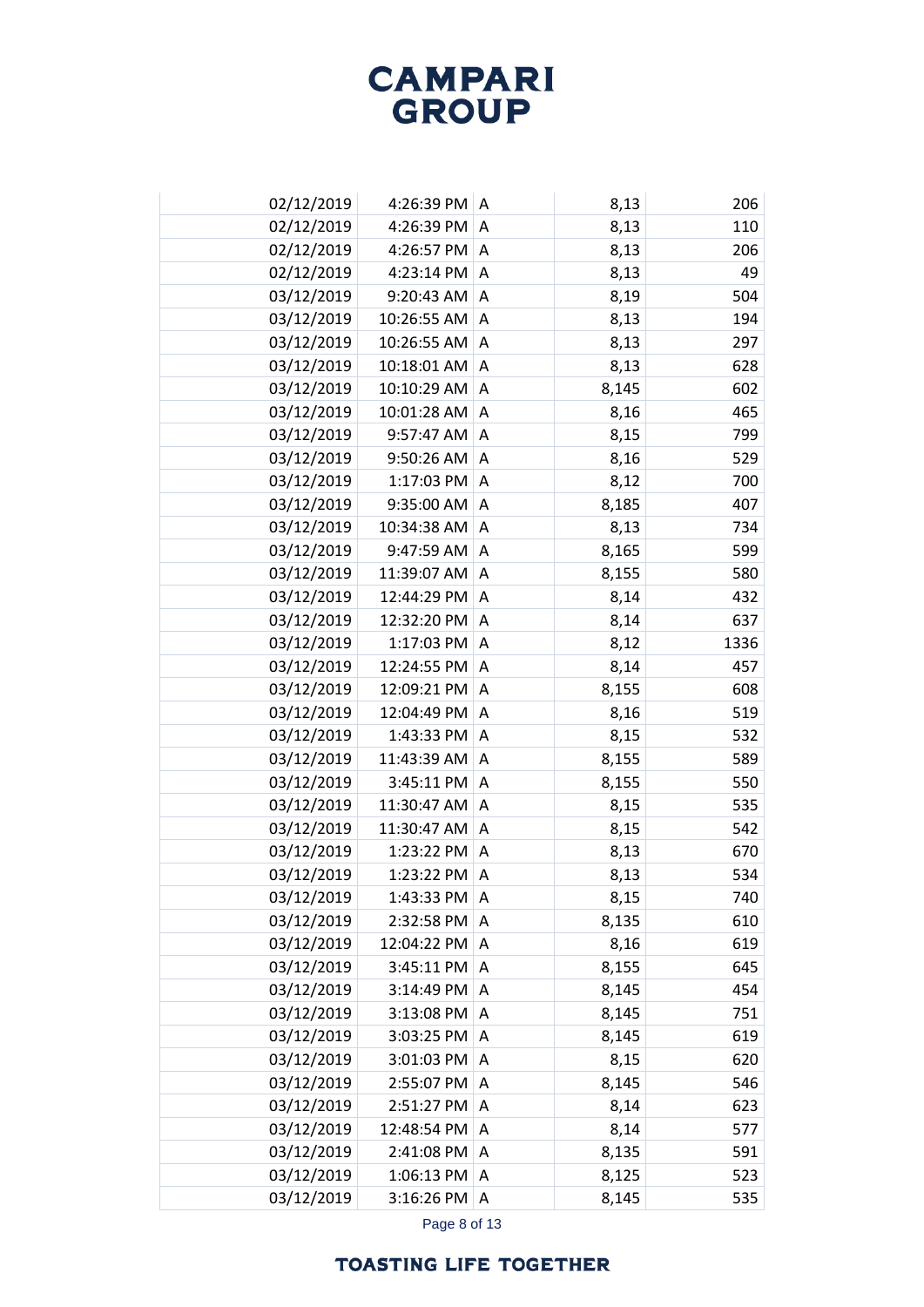| 03/12/2019 | $3:23:48$ PM $\mid$ A |                | 8,16  | 517 |
|------------|-----------------------|----------------|-------|-----|
| 03/12/2019 | 3:26:07 PM            | $\Lambda$      | 8,15  | 726 |
| 03/12/2019 | 3:33:45 PM $ A$       |                | 8,15  | 568 |
| 03/12/2019 | 3:33:45 PM A          |                | 8,15  | 18  |
| 03/12/2019 | $3:35:13$ PM $ A$     |                | 8,15  | 605 |
| 03/12/2019 | 1:43:33 PM A          |                | 8,15  | 35  |
| 03/12/2019 | 2:41:11 PM A          |                | 8,13  | 448 |
| 03/12/2019 | $11:01:13$ AM A       |                | 8,12  | 649 |
| 03/12/2019 | 10:40:25 AM A         |                | 8,125 | 213 |
| 03/12/2019 | 3:52:46 PM            | $\overline{A}$ | 8,15  | 54  |
| 03/12/2019 | 1:06:13 PM $ A$       |                | 8,125 | 650 |
| 03/12/2019 | 3:52:46 PM            | $\overline{A}$ | 8,15  | 602 |
| 03/12/2019 | 11:30:47 AM A         |                | 8,15  | 235 |
| 03/12/2019 | 11:16:06 AM           | A              | 8,13  | 525 |
| 03/12/2019 | 1:43:33 PM            | A              | 8,15  | 32  |
| 03/12/2019 | 11:05:08 AM           | A              | 8,12  | 647 |
| 03/12/2019 | 4:02:15 PM            | $\overline{A}$ | 8,15  | 512 |
| 03/12/2019 | 10:57:32 AM           | A              | 8,125 | 491 |
| 03/12/2019 | 10:57:32 AM           | A              | 8,125 | 720 |
| 03/12/2019 | 10:46:48 AM           | A              | 8,12  | 327 |
| 03/12/2019 | 10:44:48 AM           | $\overline{A}$ | 8,115 | 475 |
| 03/12/2019 | 10:44:48 AM           | Α              | 8,115 | 738 |
| 03/12/2019 | 10:41:54 AM           | $\overline{A}$ | 8,12  | 617 |
| 03/12/2019 | 11:07:33 AM           | Α              | 8,12  | 575 |
| 03/12/2019 | 4:29:57 PM            | A              | 8,16  | 99  |
| 03/12/2019 | 1:57:12 PM            | Α              | 8,135 | 603 |
| 03/12/2019 | 1:57:12 PM            | $\overline{A}$ | 8,135 | 441 |
| 03/12/2019 | 2:10:17 PM            | A              | 8,135 | 643 |
| 03/12/2019 | 2:10:17 PM            | $\overline{A}$ | 8,135 | 508 |
| 03/12/2019 | 2:23:54 PM            | Α              | 8,13  | 669 |
| 03/12/2019 | 2:23:54 PM            | ۱A             | 8,13  | 541 |
| 03/12/2019 | 3:53:47 PM            | Α              | 8,15  | 479 |
| 03/12/2019 | 4:29:57 PM            | A              | 8,16  | 9   |
| 03/12/2019 | 4:02:15 PM            | A              | 8,15  | 676 |
| 03/12/2019 | 4:29:30 PM A          |                | 8,15  | 536 |
| 03/12/2019 | 4:26:12 PM            | A              | 8,155 | 313 |
| 03/12/2019 | 4:23:04 PM            | A              | 8,15  | 741 |
| 03/12/2019 | 4:20:33 PM            | Α              | 8,15  | 284 |
| 03/12/2019 | 4:20:33 PM            | A              | 8,15  | 500 |
| 03/12/2019 | 4:19:00 PM A          |                | 8,15  | 791 |
| 03/12/2019 | 2:36:31 PM            | A              | 8,145 | 512 |
| 03/12/2019 | 4:29:57 PM            | A              | 8,16  | 415 |
| 04/12/2019 | 3:43:21 PM            | A              | 8,195 | 139 |
| 04/12/2019 | 2:04:05 PM            | $\overline{A}$ | 8,19  | 365 |

Page 9 of 13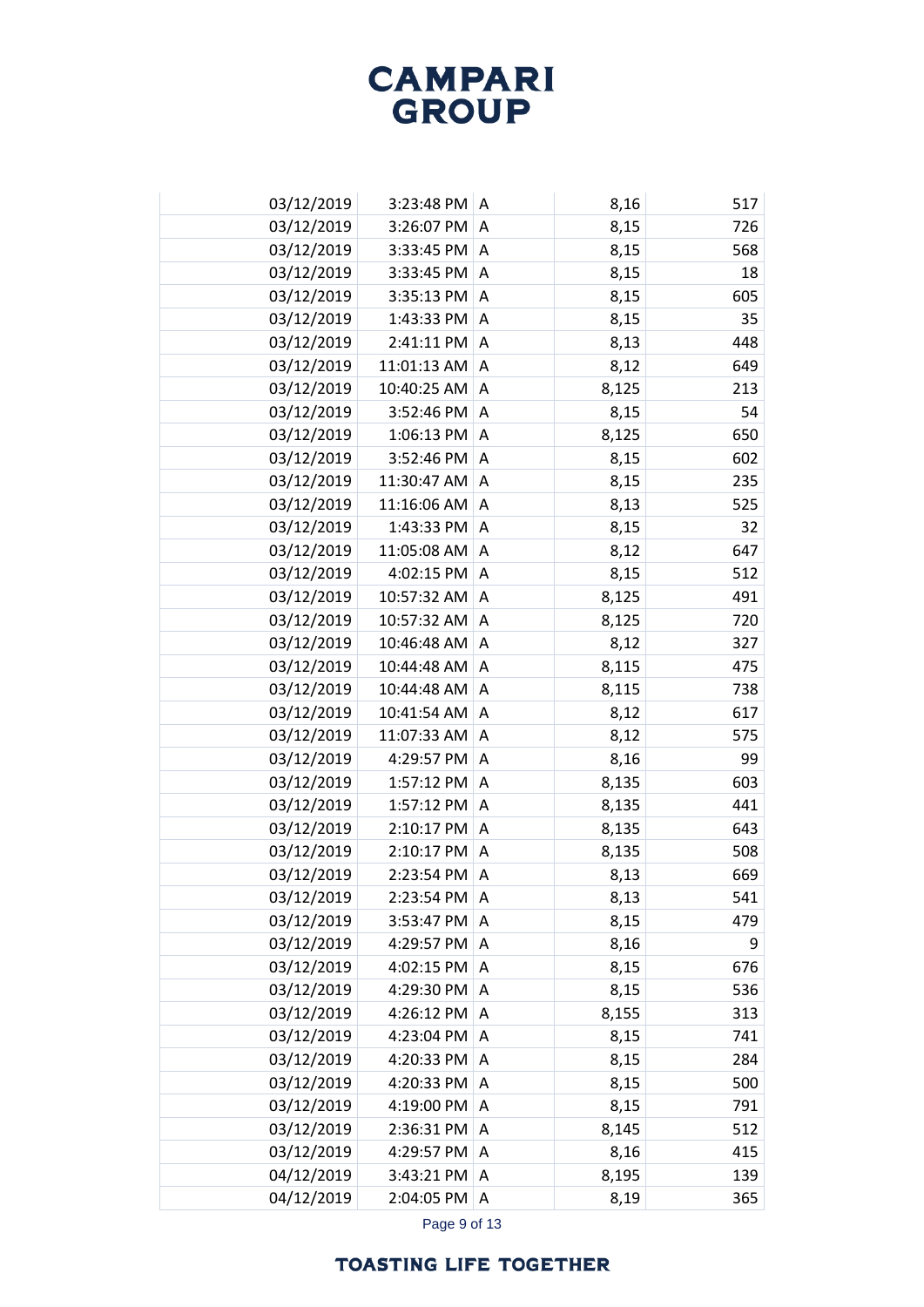| 04/12/2019 | 2:10:16 PM  | A | 8,19  | 565  |
|------------|-------------|---|-------|------|
| 04/12/2019 | 2:17:30 PM  | Α | 8,18  | 406  |
| 04/12/2019 | 2:27:48 PM  | A | 8,17  | 491  |
| 04/12/2019 | 2:44:37 PM  | A | 8,175 | 11   |
| 04/12/2019 | 2:44:45 PM  | A | 8,18  | 493  |
| 04/12/2019 | 2:59:19 PM  | Α | 8,17  | 437  |
| 04/12/2019 | 3:07:11 PM  | Α | 8,18  | 366  |
| 04/12/2019 | 3:12:49 PM  | A | 8,18  | 410  |
| 04/12/2019 | 9:00:12 AM  | Α | 8,11  | 410  |
| 04/12/2019 | 3:43:21 PM  | A | 8,195 | 255  |
| 04/12/2019 | 12:48:40 PM | Α | 8,18  | 450  |
| 04/12/2019 | 3:44:12 PM  | Α | 8,195 | 390  |
| 04/12/2019 | 3:51:00 PM  | Α | 8,195 | 399  |
| 04/12/2019 | 4:01:53 PM  | A | 8,195 | 393  |
| 04/12/2019 | 4:16:35 PM  | Α | 8,175 | 467  |
| 04/12/2019 | 4:24:16 PM  | Α | 8,165 | 554  |
| 04/12/2019 | 4:24:44 PM  | Α | 8,16  | 517  |
| 04/12/2019 | 4:24:44 PM  | Α | 8,16  | 70   |
| 04/12/2019 | 4:24:44 PM  | A | 8,16  | 454  |
| 04/12/2019 | 4:29:44 PM  | Α | 8,17  | 290  |
| 04/12/2019 | 4:29:44 PM  | A | 8,17  | 40   |
| 04/12/2019 | 3:24:11 PM  | Α | 8,185 | 372  |
| 04/12/2019 | 10:18:19 AM | Α | 8,16  | 517  |
| 04/12/2019 | 9:00:12 AM  | Α | 8,11  | 626  |
| 04/12/2019 | 9:10:27 AM  | Α | 8,13  | 468  |
| 04/12/2019 | 9:10:27 AM  | Α | 8,13  | 622  |
| 04/12/2019 | 9:19:12 AM  | A | 8,135 | 434  |
| 04/12/2019 | 9:19:12 AM  | Α | 8,135 | 447  |
| 04/12/2019 | 9:31:11 AM  | A | 8,17  | 414  |
| 04/12/2019 | 9:51:07 AM  | Α | 8,185 | 543  |
| 04/12/2019 | 10:02:02 AM | A | 8,18  | 379  |
| 04/12/2019 | 10:18:19 AM | Α | 8,16  | 525  |
| 04/12/2019 | 1:30:24 PM  | A | 8,185 | 472  |
| 04/12/2019 | 10:18:19 AM | Α | 8,16  | 226  |
| 04/12/2019 | 1:06:53 PM  | A | 8,18  | 423  |
| 04/12/2019 | 10:18:19 AM | A | 8,16  | 1300 |
| 04/12/2019 | 10:18:19 AM | Α | 8,16  | 289  |
| 04/12/2019 | 10:44:33 AM | A | 8,19  | 591  |
| 04/12/2019 | 10:57:48 AM | A | 8,19  | 434  |
| 04/12/2019 | 11:03:44 AM | Α | 8,185 | 422  |
| 04/12/2019 | 11:22:21 AM | Α | 8,18  | 403  |
| 04/12/2019 | 12:02:03 PM | Α | 8,2   | 408  |
| 04/12/2019 | 12:08:17 PM | A | 8,195 | 541  |
| 04/12/2019 | 12:24:23 PM | Α | 8,195 | 401  |

Page 10 of 13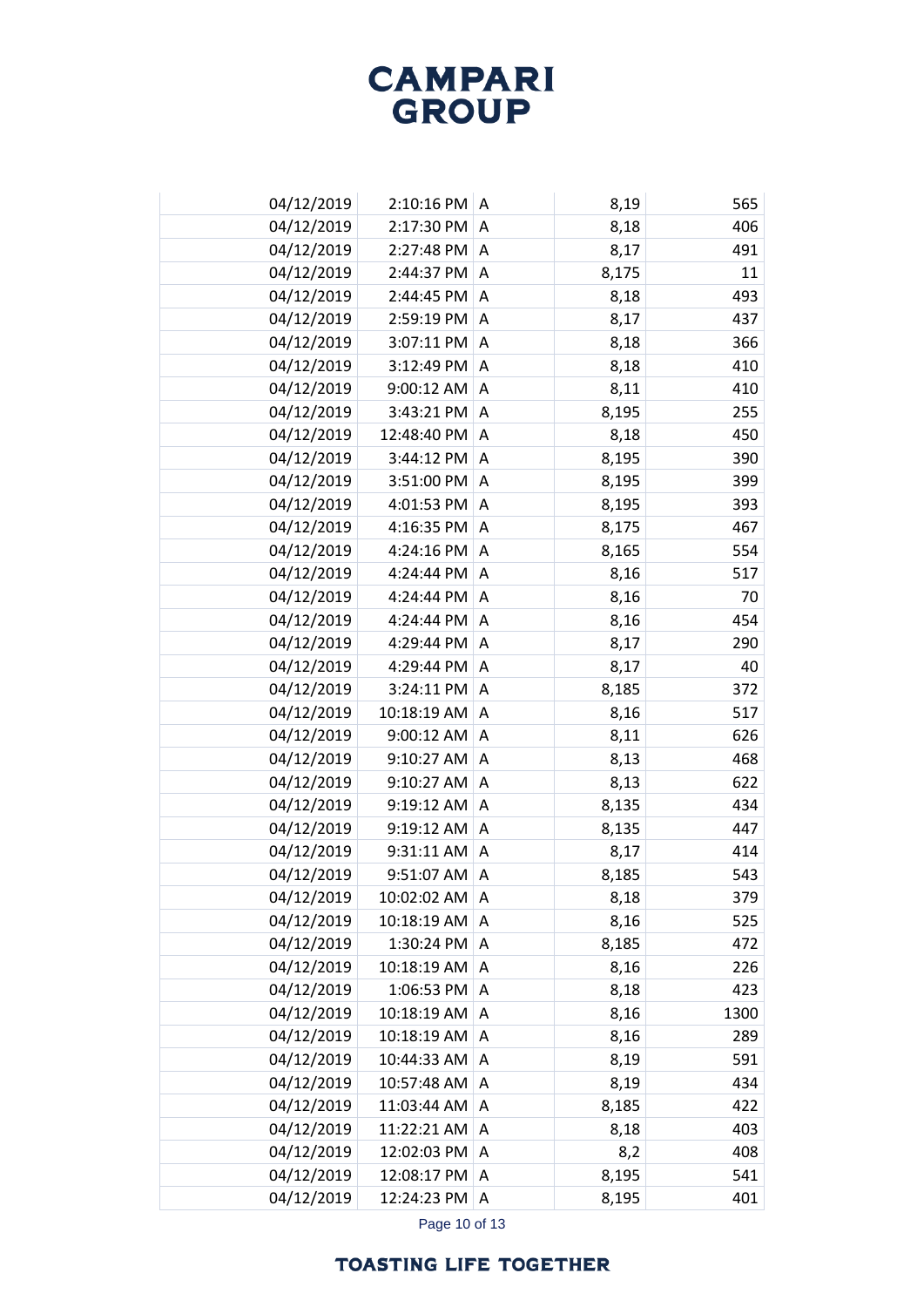| 04/12/2019 | $9:00:12$ AM A         |                | 8,11  | 572  |
|------------|------------------------|----------------|-------|------|
| 04/12/2019 | 10:18:19 AM            | A              | 8,16  | 313  |
| 05/12/2019 | $3:15:29$ PM $\vert$ A |                | 8,17  | 462  |
| 05/12/2019 | 3:15:24 PM             | A              | 8,17  | 28   |
| 05/12/2019 | 3:21:07 PM A           |                | 8,17  | 357  |
| 05/12/2019 | 3:21:07 PM             | A              | 8,17  | 362  |
| 05/12/2019 | 3:21:05 PM A           |                | 8,17  | 839  |
| 05/12/2019 | 3:20:42 PM A           |                | 8,17  | 333  |
| 05/12/2019 | 3:19:05 PM A           |                | 8,17  | 533  |
| 05/12/2019 | 3:15:31 PM             | A              | 8,17  | 759  |
| 05/12/2019 | $3:15:24$ PM $\vert$ A |                | 8,17  | 200  |
| 05/12/2019 | 3:15:29 PM             | A              | 8,17  | 501  |
| 05/12/2019 | $9:13:41$ AM           | A              | 8,145 | 243  |
| 05/12/2019 | 3:15:24 PM             | Α              | 8,17  | 842  |
| 05/12/2019 | 3:15:24 PM             | A              | 8,17  | 1050 |
| 05/12/2019 | 3:15:24 PM             | A              | 8,17  | 1250 |
| 05/12/2019 | 3:15:24 PM             | $\overline{A}$ | 8,17  | 511  |
| 05/12/2019 | 3:15:24 PM             | Α              | 8,17  | 470  |
| 05/12/2019 | 9:32:38 AM             | A              | 8,15  | 234  |
| 06/12/2019 | 9:58:46 AM             | Α              | 8,13  | 426  |
| 06/12/2019 | 9:32:36 AM             | A              | 8,13  | 395  |
| 06/12/2019 | 10:05:34 AM            | Α              | 8,135 | 405  |
| 06/12/2019 | 10:05:00 AM            | A              | 8,13  | 409  |
| 06/12/2019 | 1:00:38 PM             | Α              | 8,115 | 152  |
| 06/12/2019 | 9:48:16 AM             | $\overline{A}$ | 8,135 | 445  |
| 06/12/2019 | 9:42:05 AM             | Α              | 8,13  | 541  |
| 06/12/2019 | 9:42:05 AM             | A              | 8,13  | 491  |
| 06/12/2019 | 9:42:05 AM             | A              | 8,13  | 372  |
| 06/12/2019 | 9:42:05 AM             | A              | 8,13  | 173  |
| 06/12/2019 | 9:42:05 AM             | Α              | 8,13  | 423  |
| 06/12/2019 | 9:42:05 AM             | ۱A             | 8,13  | 532  |
| 06/12/2019 | 9:48:16 AM             | Α              | 8,135 | 426  |
| 06/12/2019 | 9:38:46 AM             | A              | 8,13  | 566  |
| 06/12/2019 | 8:45:55 AM             | A              | 8,13  | 2    |
| 06/12/2019 | 9:23:01 AM             | A              | 8,135 | 433  |
| 06/12/2019 | 9:23:01 AM             | A              | 8,135 | 470  |
| 06/12/2019 | 9:15:26 AM             | A              | 8,145 | 485  |
| 06/12/2019 | 9:12:43 AM             | A              | 8,145 | 469  |
| 06/12/2019 | 9:12:43 AM             | A              | 8,145 | 240  |
| 06/12/2019 | 8:52:05 AM             | A              | 8,135 | 381  |
| 06/12/2019 | 8:46:20 AM             | A              | 8,13  | 400  |
| 06/12/2019 | 8:46:20 AM             | Α              | 8,13  | 286  |
| 06/12/2019 | 8:46:20 AM             | A              | 8,13  | 345  |
| 06/12/2019 | 8:46:20 AM             | A              | 8,13  | 363  |

Page 11 of 13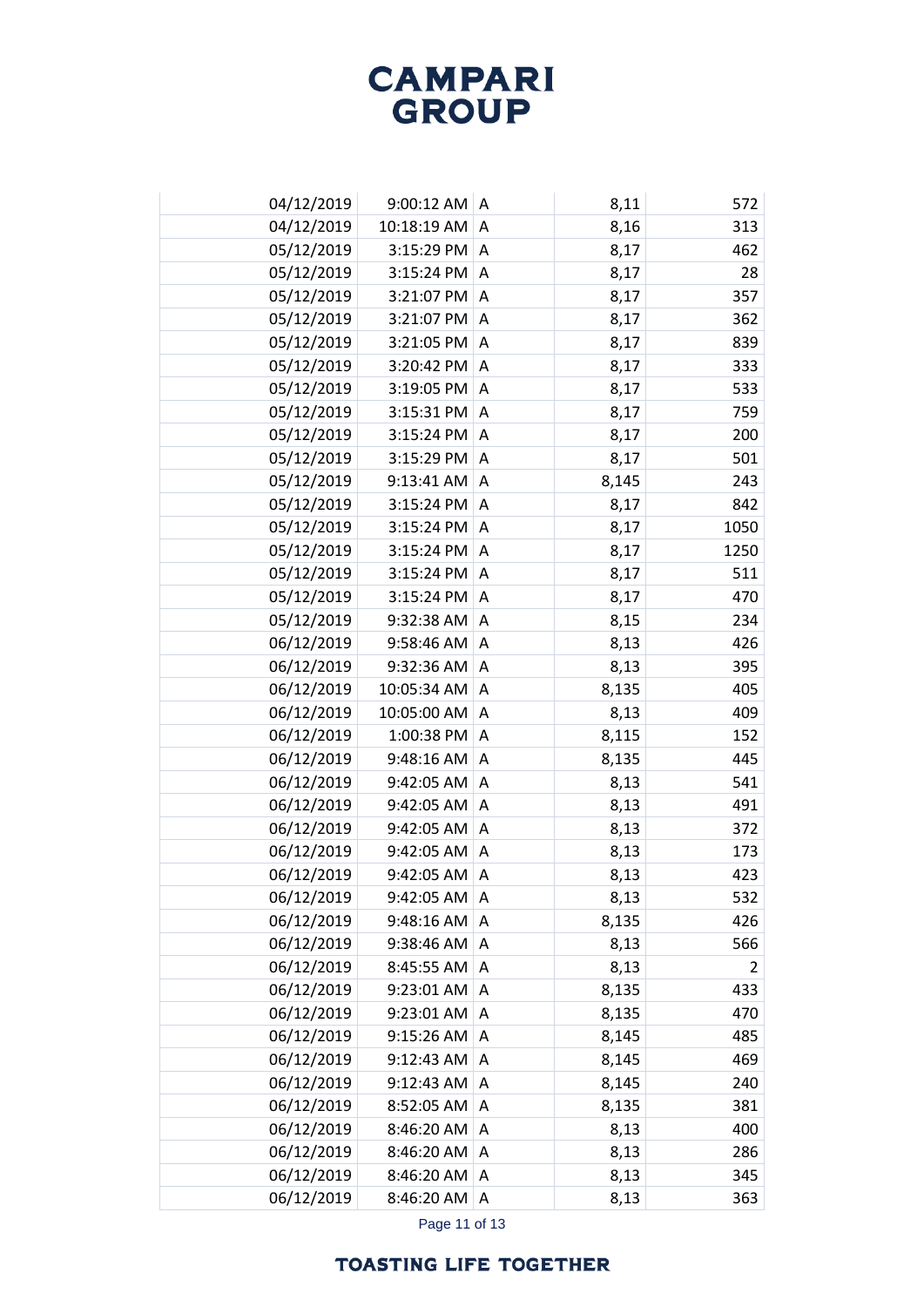| 06/12/2019 | 9:38:52 AM   A |   | 8,13  | 51  |
|------------|----------------|---|-------|-----|
| 06/12/2019 | 2:21:39 PM     | A | 8,185 | 421 |
| 06/12/2019 | 2:37:03 PM     | Α | 8,165 | 407 |
| 06/12/2019 | 2:36:00 PM     | A | 8,165 | 86  |
| 06/12/2019 | 2:36:00 PM     | Α | 8,165 | 268 |
| 06/12/2019 | 2:35:57 PM     | A | 8,165 | 424 |
| 06/12/2019 | 2:31:17 PM A   |   | 8,17  | 431 |
| 06/12/2019 | 2:31:17 PM     | A | 8,17  | 322 |
| 06/12/2019 | 1:30:00 PM     | A | 8,13  | 417 |
| 06/12/2019 | 2:21:39 PM     | Α | 8,185 | 559 |
| 06/12/2019 | 2:58:22 PM     | A | 8,145 | 389 |
| 06/12/2019 | 1:46:02 PM     | Α | 8,155 | 393 |
| 06/12/2019 | 1:46:02 PM     | A | 8,155 | 383 |
| 06/12/2019 | 1:34:05 PM     | Α | 8,155 | 445 |
| 06/12/2019 | 1:34:05 PM     | A | 8,155 | 368 |
| 06/12/2019 | 1:34:05 PM     | Α | 8,155 | 354 |
| 06/12/2019 | 1:00:38 PM     | Α | 8,115 | 398 |
| 06/12/2019 | 2:31:17 PM     | Α | 8,17  | 150 |
| 06/12/2019 | 3:31:17 PM     | Α | 8,165 | 404 |
| 06/12/2019 | 4:29:45 PM     | Α | 8,19  | 157 |
| 06/12/2019 | 4:25:26 PM     | A | 8,18  | 234 |
| 06/12/2019 | 4:25:26 PM     | Α | 8,18  | 254 |
| 06/12/2019 | 4:20:13 PM     | A | 8,18  | 513 |
| 06/12/2019 | 4:07:11 PM     | Α | 8,175 | 403 |
| 06/12/2019 | 4:07:11 PM     | A | 8,175 | 504 |
| 06/12/2019 | 2:39:59 PM     | Α | 8,155 | 429 |
| 06/12/2019 | 3:34:09 PM     | A | 8,165 | 368 |
| 06/12/2019 | 2:47:23 PM     | A | 8,145 | 278 |
| 06/12/2019 | 3:31:17 PM     | A | 8,165 | 349 |
| 06/12/2019 | 3:20:53 PM     | Α | 8,16  | 401 |
| 06/12/2019 | 3:15:04 PM     | A | 8,155 | 368 |
| 06/12/2019 | 3:07:26 PM     | Α | 8,15  | 420 |
| 06/12/2019 | 3:04:42 PM     | A | 8,155 | 358 |
| 06/12/2019 | 3:04:42 PM     | Α | 8,155 | 418 |
| 06/12/2019 | 1:30:00 PM     | A | 8,13  | 605 |
| 06/12/2019 | 3:56:41 PM     | Α | 8,19  | 573 |
| 06/12/2019 | 10:43:47 AM    | A | 8,135 | 495 |
| 06/12/2019 | 11:47:06 AM    | A | 8,135 | 453 |
| 06/12/2019 | 11:41:23 AM    | A | 8,135 | 366 |
| 06/12/2019 | 11:25:57 AM    | Α | 8,135 | 442 |
| 06/12/2019 | 11:21:29 AM    | Α | 8,14  | 491 |
| 06/12/2019 | 11:10:08 AM    | Α | 8,135 | 521 |
| 06/12/2019 | 10:52:19 AM    | A | 8,135 | 352 |
| 06/12/2019 | 1:30:00 PM A   |   | 8,13  | 479 |

Page 12 of 13